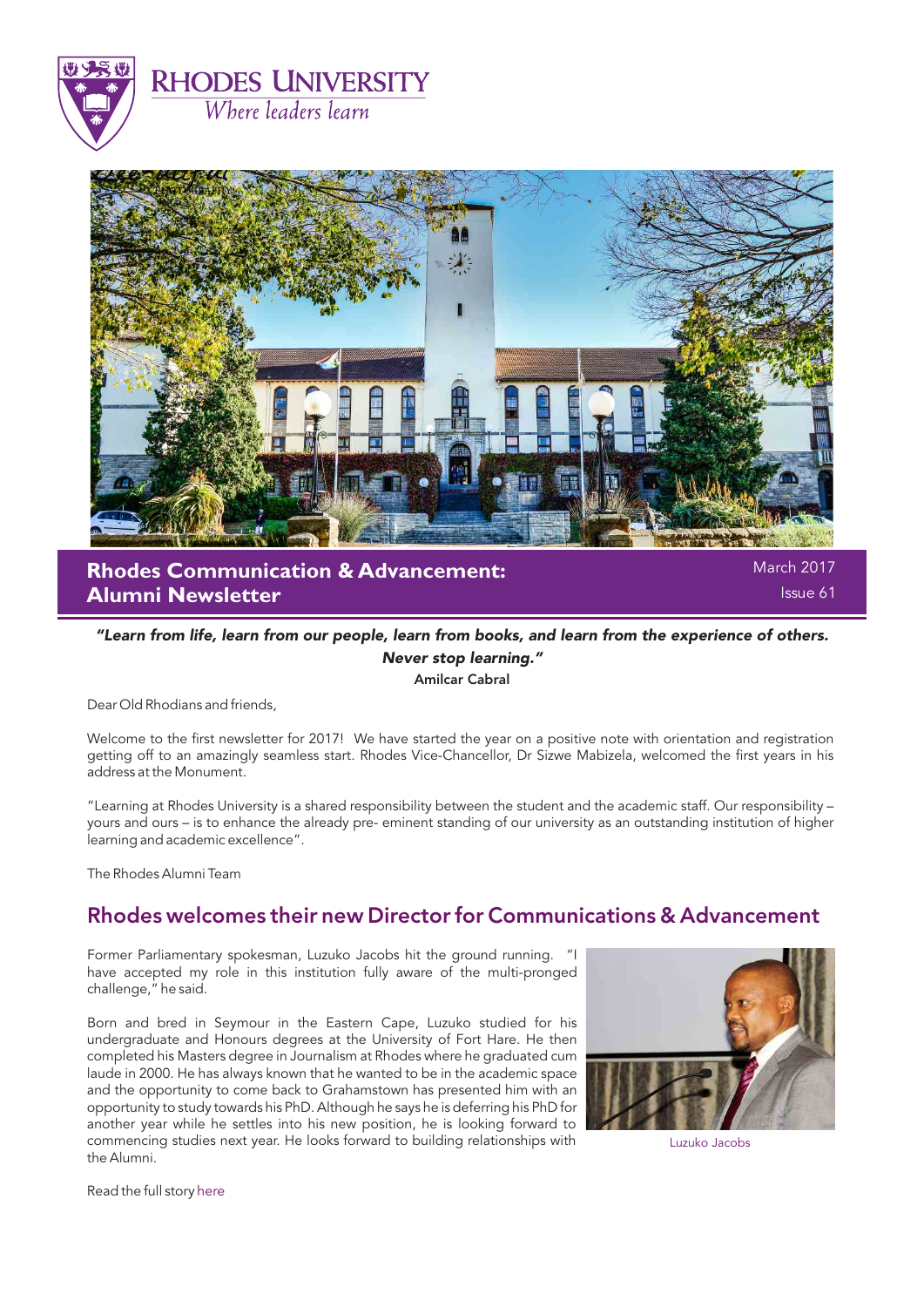## All things bright and beautiful

The first month of Rhodes University's new academic year went off to an amazingly seamless start. Students, parents, young siblings and their pets came in numbers for registration. The process was so impressively well organised that classes commenced as scheduled on the third week of February.

Approximately 1 494 new students so far have been registered, but the figure is likely to increase as more registrations happen over March.

Emotions ran high for those parents who came to register for the very first time in their family lives. Some came from as far as Johannesburg, Tanzania and Stellenbosch seeking what they call, "a serene studying environment to ensure big city lights do not distract our children".

Many parents accompanied their children to ensure they get first-hand experience of the life their children will be living for the next three to four years. It was touching to hear how some parents were envious of the opportunity their children have to attend an institution of this calibre.

The highlight of the weekend for Old Rhodians was the Orientation Cocktail Party. The event is specifically aimed at new students who have a family connection to Rhodes. It also gives their Old Rhodian relative and the student the unique opportunity to meet the Vice-Chancellor, Dr Sizwe Mabizela, and other members of staff on a more personal level.

#### Some expressions from both parents and students

- The upkeep of the campus is commendable
- The best place to shape the activism of young minds
- The most diverse environment to raise broad thinking children
- The state of the art Library is an investment
- The quality and quantity of research is ideal for building the South African economy
- The campus reminds me of the poem "All things bright and beautiful"

Pleas[e read](http://www.ru.ac.za/news/latestnews/vcaddresstonewstudentsandparents2017.html) VC Address to new Students and Parents 2017

### Nominate Distinguished and Emerging Old Rhodians!

We know that you know of Old Rhodians who the University could honour for their individual achievements and selfless service to human kind. The Old Rhodian Awards recognise the leading role models of our University and celebrate their achievements over the Founders' Weekend in August. Nominate them for either the Distinguished or Emerging Old Rhodian Awards.

The Distinguished OR Award honours Old Rhodians who have reached exceptional

heights in their career over an extended period.

The Emerging OR Award honours those who are 40 years old or younger, have excelled

early in their career and show potential for continued success. The closing date for nominations is the 15th June 2017.

For more information on the criteria

and information on who the previous recipients were, please click here. Please download the nomination form below and email to [t.mccarthy@ru.ac.za](mailto: t.mccarthy@ru.ac.za)



New and returning students with their families



Mtshali



 $(Ret.)$ 

Sherwin Bryce-Pease Tanya Accone Nondumiso Hlophe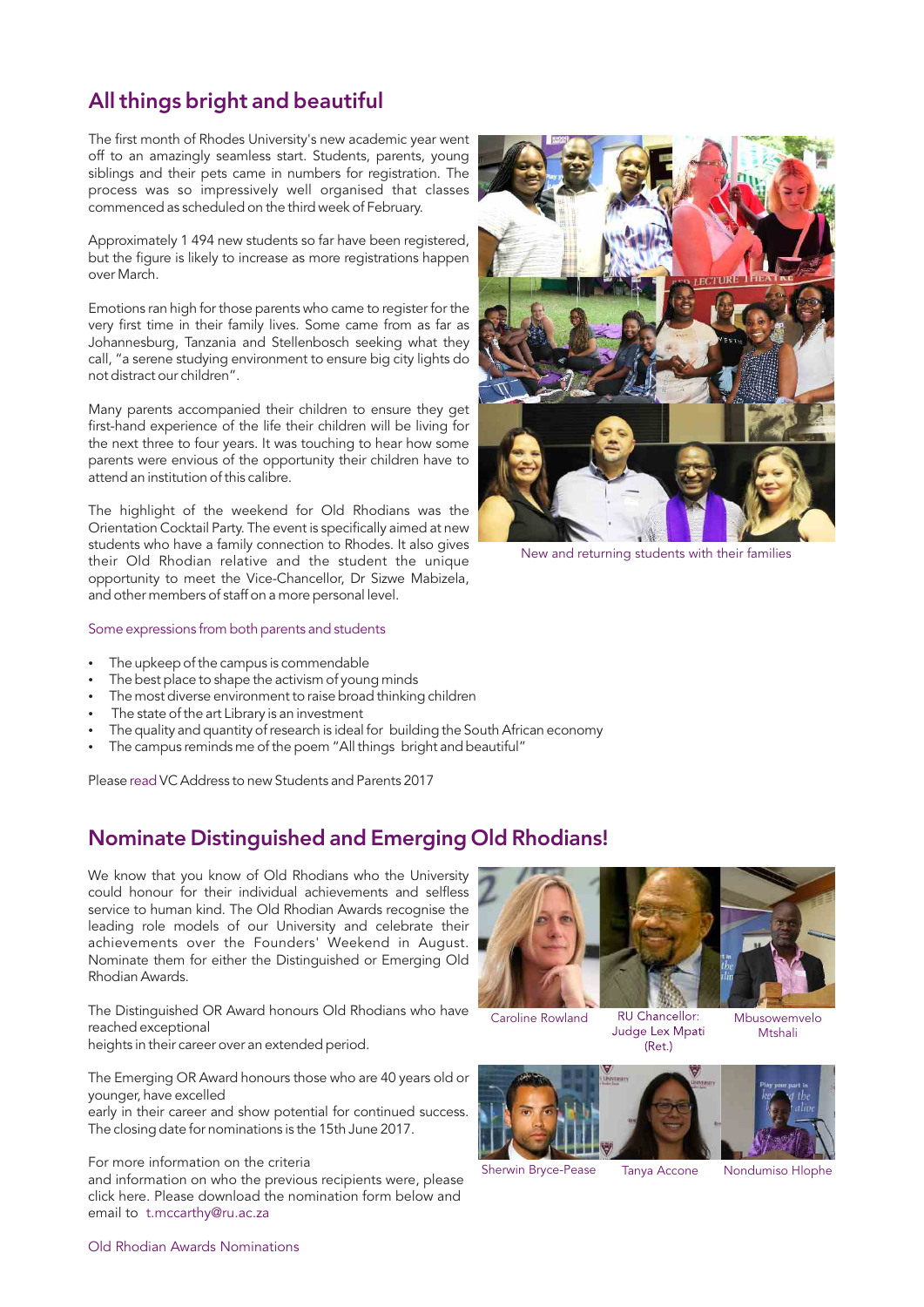## RU calls for donations

In February every year, every university Vice-Chancellor writes to the alumni and friends of the university requesting donations.

They never forget to add 'Remember, donations are tax deductible in terms of section 18A of the income tax act'. Today the tax benefit of up to 41% if the donation does not seem to hit the spot. It is sad to see the reaction in social media, "What? Students burn the universities and now you want donations? Are you joking?"

It is a great pity that so many are missing the most important point in the #FeesMustFall crisis. This debate is not about a small minority of students who have resorted to violence. It is about the very future of South Africa.

National Treasury studies reveal that South Africa has to create 9 million new good jobs in the next 50 years or there will be social chaos. Then all will be losers, rich and poor alike.



Professor Matthew Lester

"To maintain a competitive edge in a rapidly transforming knowledge economy, countries need to invest more in quality education. Not even minimum wage schedules can multiply wages by factors of five or ten: to achieve that level of progress, education and technology are the decisive factors."

Education is the only hope for South Africa. Universities have to create the leadership that can somehow create the good jobs that will make a better life for all. There just is no other solution on the table. The crisp issue in the #FeesMustFall debate is Section 29 of the constitution.

#### Everyone has the right—

(a) To a basic education, including adult basic education; and

(b) to further education, which the state, through reasonable measures, must make progressively available and accessible. #FeesMustFall-for-all (including the wealthy) is not achievable or desirable in South Africa today. The cost of doubling the current post education budget of R68 billion per annum as recommended by the Commission of Enquiry into Higher Education cannot be achieved without increasing State borrowing or reducing delivery to other needy South Africans. That would fly in the face of the constitution.

Read the full article by Prof Matthew Lester [here](http://criticalthought.co.za/author/matthewlester/) at criticalthought.co.za

## Funding Dreams – Securing Futures

The FeesMustFall movement protests of 2015 and 2016 have highlighted a stark tertiary education reality; students from impoverished circumstances need external financial support in order to study, excel and work towards being the future of this country.

Rhodes is blessed to have staff, alumni and convocation who give unconditionally, thus making dreams become reality for the students.

It is worth mentioning that Rhodes University has a high percentage of giving from staff, not only through the Annual Fund but also directly to students. Rhodes University staff support these students because they can see the difference that their donations make on a daily basis.

The year 2017 has been a productive year and we would like to introduce you to some of the Old Rhodians who have made it possible for us to welcome students from various family backgrounds.

John and Ros Houmoller, who live in the United Kingdom have for the second year in a row paid fees for two students, twin brothers; Thabo and Thabiso Ngoxo. The Houmollers asked that students from the Eastern Cape wanting to study for a science, mathematics or business degree, who had excelled academically in Grade 12, be shortlisted as potential recipients. The twins, who matriculated through the Gadra Matric School in Grahamstown, are both academically inclined and display remarkable musicality as well.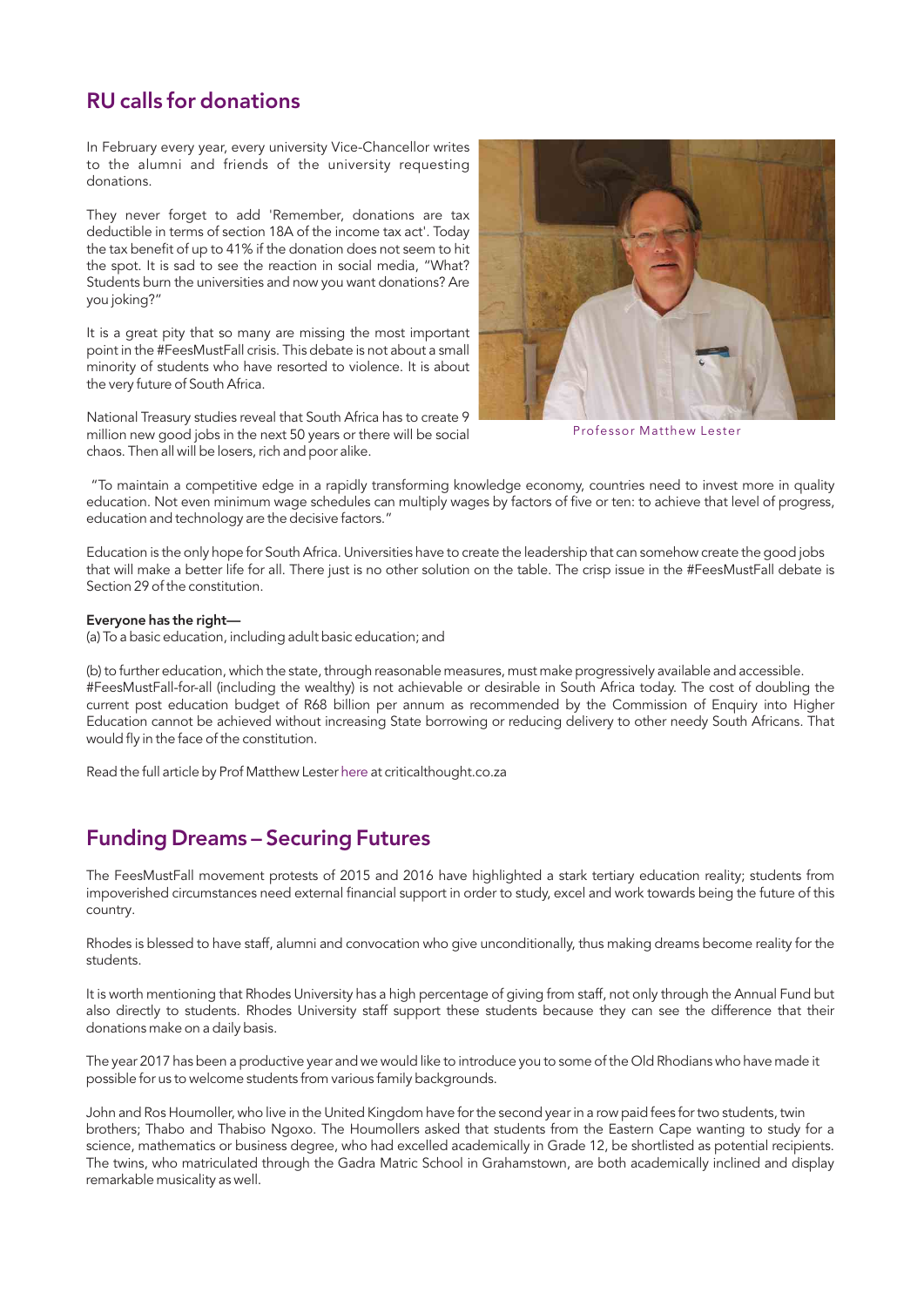When approached for input in the awarding of the funding, Ashley Westaway of Gadra recommended that the bursary should be shared between the brothers, as it would be an impossible task to determine which brother was "more deserving".

The brothers are now in their second year of study and look forward to meeting their benefactors in March.

Thank you to all the members of staff, alumni, convocation and corporates that have already contributed to R1.6 million in the first two months of 2017.

Contact [annualfund@ru.ac.za](mailto: annualfund@ru.ac.za) or visit our Giving pag[e here](https://www.ru.ac.za/alumnigiving/annualfund/) to find out how you can contribute

## Grahamstown College Fund opens their pockets deep for student funding



The Grahamstown Training College Fund (GTCF) has added an additional R52 000 to the half a million they have donated to Rhodes University since 1993. The Fund was established in 1977 by the Sisters of the Community of the Resurrection of our Lord with the capital sum received from Rhodes University for the purchase of the St Peter's Campus.

The Fund makes annual grants to institutions and NGOs for educational purposes and currently supports the Department of Music and the Institute for the Study of English in Africa (ISEA) at Rhodes University.

Emeritus Professor Paul Walters (OR), the Chair of the Fund for the past twenty years or so, was born in Port Elizabeth, grew up in Johannesburg and later attended Rhodes University in 1962. He graduated with a BA (Honours) in 1965 and a PhD in 1970.

He taught in the United States and Pietermaritzburg before returning to Rhodes in 1979.

He was the first incumbent of the HA Molteno Chair, and has served as Director of the ISEA, National Director for the Molteno Project, and (and more recently) as Head of the Department of English. He was awarded the Vice Chancellor's Distinguished Teaching Award in 1997 together with Professor Hennie van der Mescht. He has also served as Public Orator under the former VC and distinguished OR David Woods. This included 10 orations in the Rhodes's Centenary Year.

Walters is married to June, daughter of another distinguished OR, the late Archbishop Emeritus Philip Russell MBE, and the couple have four sons, all of whom hold Rhodes degrees. They have six grandchildren and recently celebrated their 45th wedding anniversary with the whole family present in Grahamstown.



Professor Walters is currently a Lay Minister and additional Church Warden at the Grahamstown Cathedral. He ensures that all the Fund's cheques are hand delivered, making him a welcome [s](https://www.ru.ac.za/alumnigiving/)ight at the Alumni House.

### Rosemary Libby's Legacy of Education Bursary

The memory of Rosemary Libby (née Shaw) lives on at Rhodes through a bursary, which has been generously donated in her name. Rosemary acquired a Bachelor of Arts degree from Rhodes University in 1961, and worked as a primary school teacher and librarian, providing services for lecturers and students. Her passion for providing quality education will continue in the form of a bursary created in her honour. Peter Libby has donated R500 000 and a further bequest of R500 000 to commemorate his wife.

Theirs was not the traditional marriage between two Rhodents who met while studying. Peter met Rosemary on a train in 1963, while they were travelling from Port Elizabeth to Johannesburg. The pair married on 19th December, 1964. Rosemary was entitled to wear the Godlington Veil, which is held in Albany Museum, on her wedding day. She looked lovely in the veil.

Peter studied at the Southampton Technical College between 1957 and 1962, where he qualified as an aeronautical engineer. He worked in manufacturing in South Africa and Botswana,



Peter Libby and his late wife Rosemary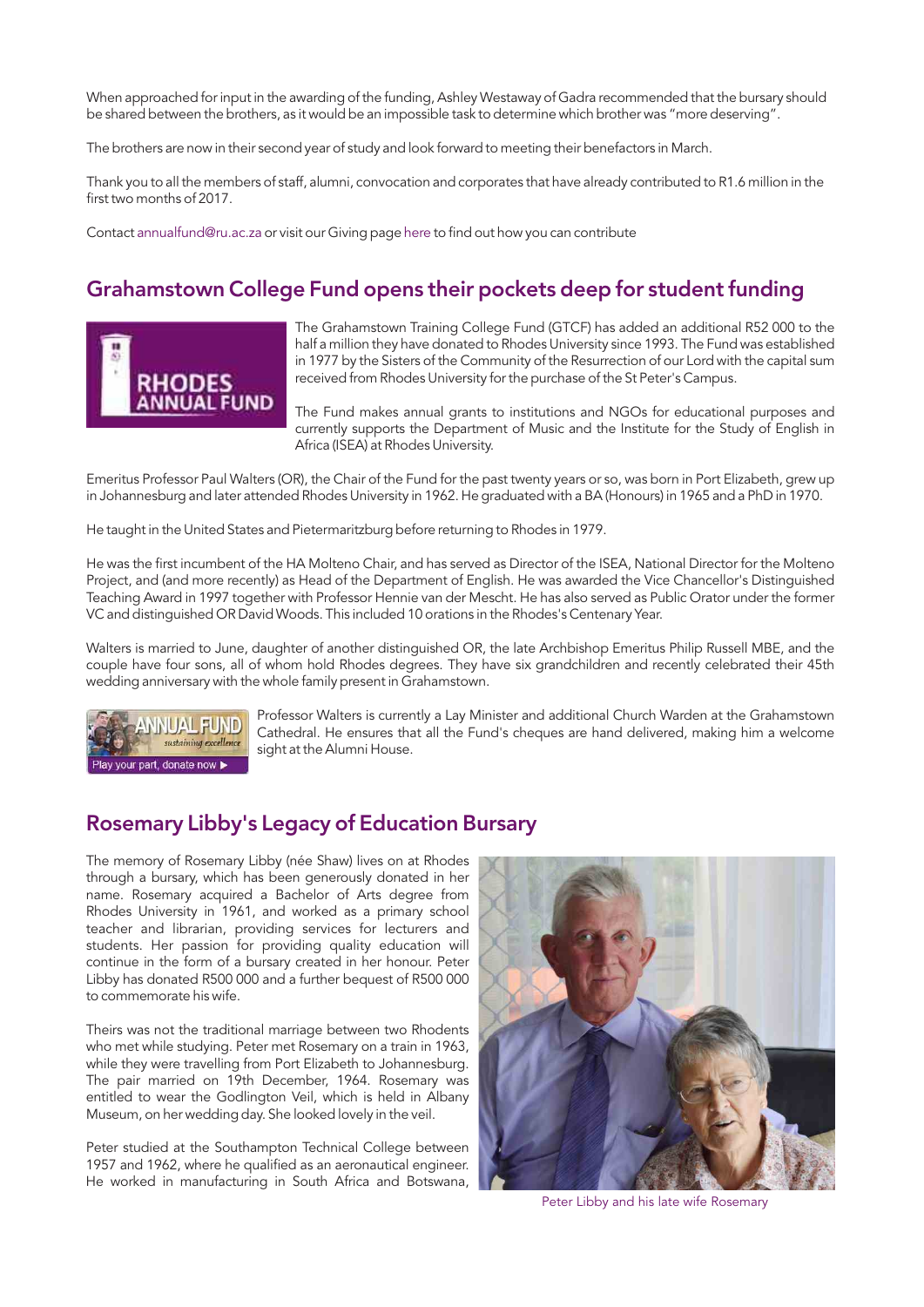before retiring as an independent management consultant in 2002. Rosemary and Peter had two children in the 1960s. Ian owns an accounting company and resides with his family in Brisbane, Australia. Beth resides in Randburg, South Africa with her family, and is studying to become a teacher. She has always been inspired by her mom.

The Libbys have attended Rhodes legacy luncheons and reunions in Johannesburg since 2010. Their generosity has been ongoing in the form of donations towards the Annual Fund as well as the Pocket Money Fund.

Peter has bequeathed the bursary in memory of Rosemary, who passed away on Good Friday, 25 March 2016, leaving her gift of education for the benefit of future generations. A donor paver in Rosemary's name will be placed in front of the main administration building, in honour of the Libby's generous donation towards ensuring that the legacy of education lives on.

## The Give5 Campaign is growing

After a successful O-Week programme, during which Alumni Relations served 2 437 glasses of purple lemonade to first years at the Purple Chill Stations, we are ready for Give5.



Give5 is a fundraising campaign run by students to raise money for fellow students.

This year's one-week campaign runs from the 22nd of March until the 2nd of April with the ceremonial Fire Walk planned for the 31st of March 2017.

We hope you will Confront Your Fears, and Conquer the Coals with us this year

as we raise funds to assist recipients of the Pocket Money Fund. The Fund gives students a R200 allowance per month for 10 months a year.

Last year, the students and staff, raised more than R 80 000 during the one week campaign. Although Give5 runs throughout the year, the one-week campaign is vital, as it brings in the bulk of the money raised for this project. The waiting list for the Pocket Money Fund is growing and give5 has started a Toiletry and Non-perishable Collection to further alleviate financial stress.

We will be most grateful for any monetary contribution towards the fund, or gifts in kind such as toiletries, stationary, clothes, coffee and tea.

Email annualfund@ru.ac.za for further information and please drop items off at

Alumni House for the students to gain easy access to them. Please consider supporting Give5 2017 and join us in our determination to help our students raise as much money as they can to ensure that fellow students can cover basic essentials.

Watch the Oppidan Press YouTube below to see how innovative and passionate our students are about give5.

<https://www.youtube.com/watch?v=AXuiJL2cgPw>



Give5 has been well received by students over the years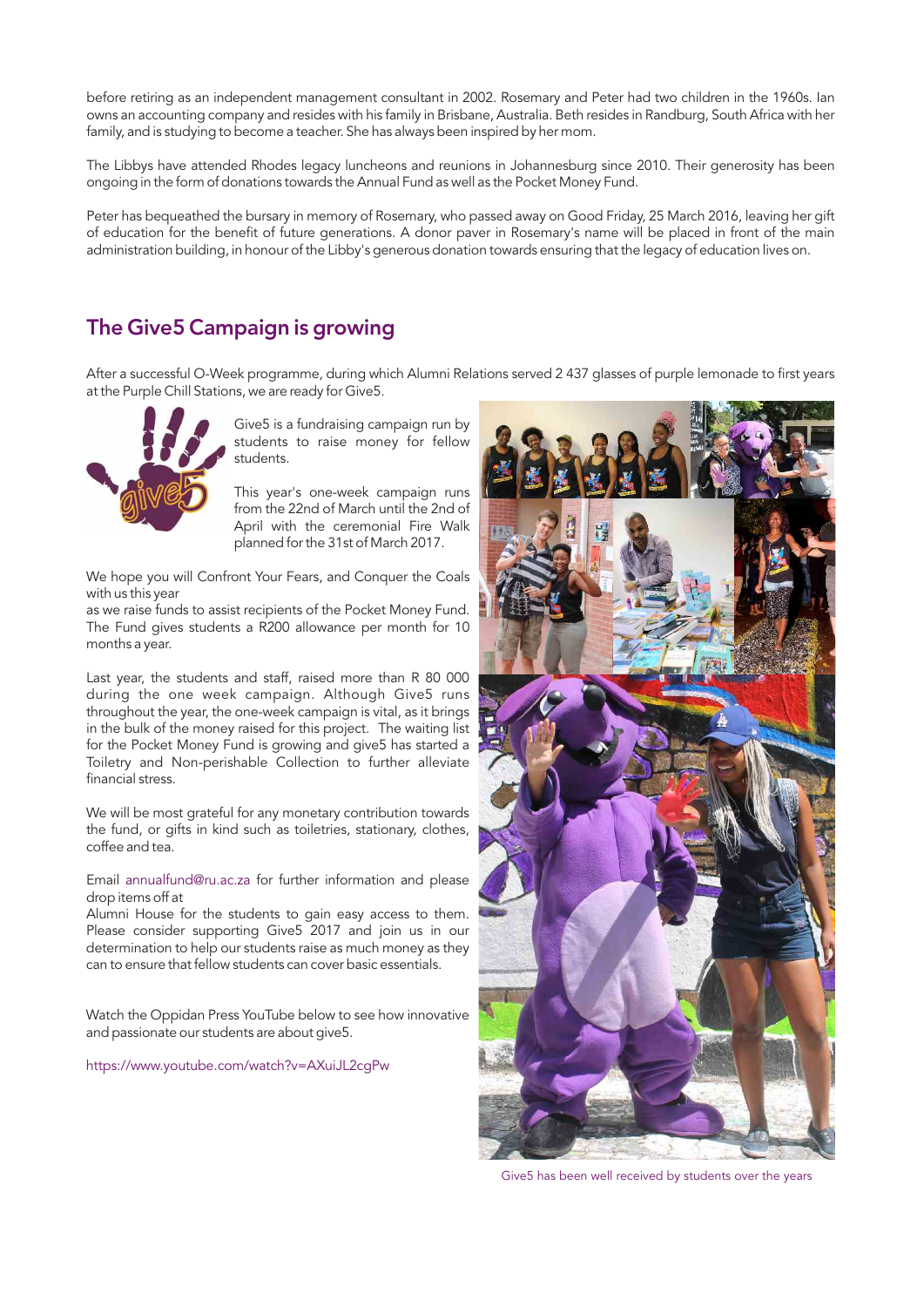# The Rhodes University Transformation Agenda

The University continues to engage in open discussions with all of its stakeholders about transformation at Rhodes University in the sincere interest of "fostering an institutional culture which promotes tolerance and respect for fundamental human rights and creates an appropriate environment for teaching, research and learning".

A statement inviting the Rhodes University Community to participate in a transformation summit that would 'consolidate and provide impetus to the University's transformation journey and devise a less cumbersome process to address demands regarding the name of the University' was sent out by the Chair of Council on 8 June 2016.

It stated that the process and the event of the summit should be 'inclusive, consultative, open and well publicised' (Rhodes University Council, 2016). The Alumni are a strategic and the largest stakeholder group in the Rhodes University community and play a critical role in the institution. Due to the geographic location of Grahamstown, among other factors, to hold the consultative process only on Campus would result in our alumni not being adequately engaged and represented in the process.

This would be an untenable situation. Constructive and meaningful input can be generated by implementing innovative ways to afford our alumni reasonable opportunity to be part of the process and thus contribute to the "crafting of the institution's transformation journey."

Transformation of institutions in the post-apartheid political and policy environment involves highly emotive issues. The manner in which these issues are addressed must be systematic, responsible and fair. Affording our alumni the opportunity to be consulted and to give input to this process is paramount. Alumni consultations will be held locally and internationally to ensure that the data collected for submission at the Transformation Summit truly reflects the views of our alumni.

Please keep an eye on our website and your inboxes for our communications/survey in this regard. Please contact t.mccarthy@ru.ac.za if you are able to volunteer your services in your area. Help is needed to find venues and to implement the correct format of the consultation, resulting in accurate output data being submitted to the Alumni Relations Office.

## Purple Celebrations 2017

Rhodes University remains keen to support its alumni reunions in various places. The Alumni Office will support this through the database and will assist in sending out invitations and taking RSVPs. This year, the theme for all of the reunions will be Alumni Consultation on Transformation and the Future of the Institution's Name.

We have had a call from an Alumnus living in Dubai to start the process: Please email t.mccarthy@ru.ac.za if you are living in Dubai so that we can start preparing an accurate guest list.

#### Perth, Australia - 9th May 2017

Where: Claremont Yacht Club When: Tuesday, 9th May 2017 Time: From 5.30pm to 8pm Costs: \$20 per head cover charge.



Speaker: Professor George Wells is on sabbatical from Rhodes University and will be visiting Perth, Australia. Prof Wells is a graduate of Rhodes University. He completed his PhD degree in Parallel and Distributed Computing at the University of Bristol. He is a Sun Certified Java Programmer.

#### Organisers:

Working with the team at the RU Alumni Office your local organisers are: Andrew Burnett – burnetts@westnet.com.au Kevin Cockcroft – kjcaust@optusnet.com.au